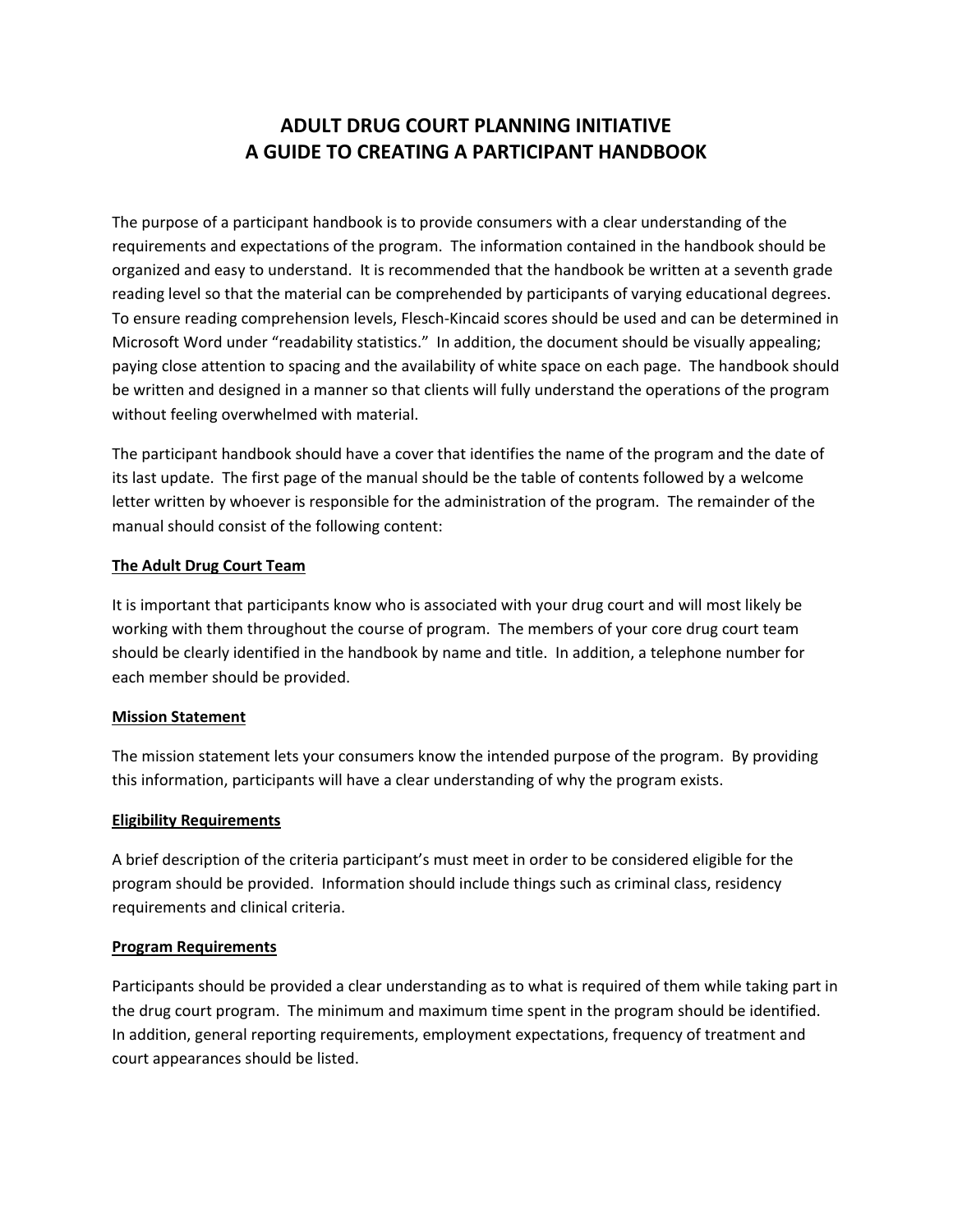### **Attendance and Absence Policy**

The drug court's attendance and absentee policy should be clearly stated. Participants should be advised of the importance of timely arrival and the program's point of contact in the event of a necessary absence.

## **Court Sessions**

The date, time and location of drug court sessions should be clearly identified in the handbook.

# **Drug Testing Protocol**

The program's drug testing policy should be clearly stated. The expected method and frequency of testing and location of sample collection sites should be included. The process of identifying how to find out if a random sample deposit is required on any given day should be described.

# **Supervision Protocol**

The type of supervision utilized by the drug court should be identified. Participants should be given a clear understanding as to the organization responsible for supervision and the frequency of reporting. The address and telephone number of supervising entity should be provided.

# **Prescription Medication Policy**

The drug court's policy on prescription medication should be included in the handbook. Participants should be advised of whom to contact in the event they are prescribed medication while in the program. In addition, the type of acceptable documentation for prescription medication should be identified.

# **Incentives and Sanctions**

The purpose of imposing sanctions and incentives should be explained. Furthermore, a short list of potential rewards and punishments should be included to give participants an idea of what to expect.

#### **Fees**

The drug court's fee policy should be explained. The reason for the cost, frequency of payment and the location of the cashier should be identified.

# **Transportation**

The program's transportation policy should be explained. Resources as to where to seek transportation assistance services should be noted.

#### **Graduation**

Guidelines on how to successfully exit the program should be provided. Information pertaining to treatment, criminal record and clean time requirements should be clearly stated.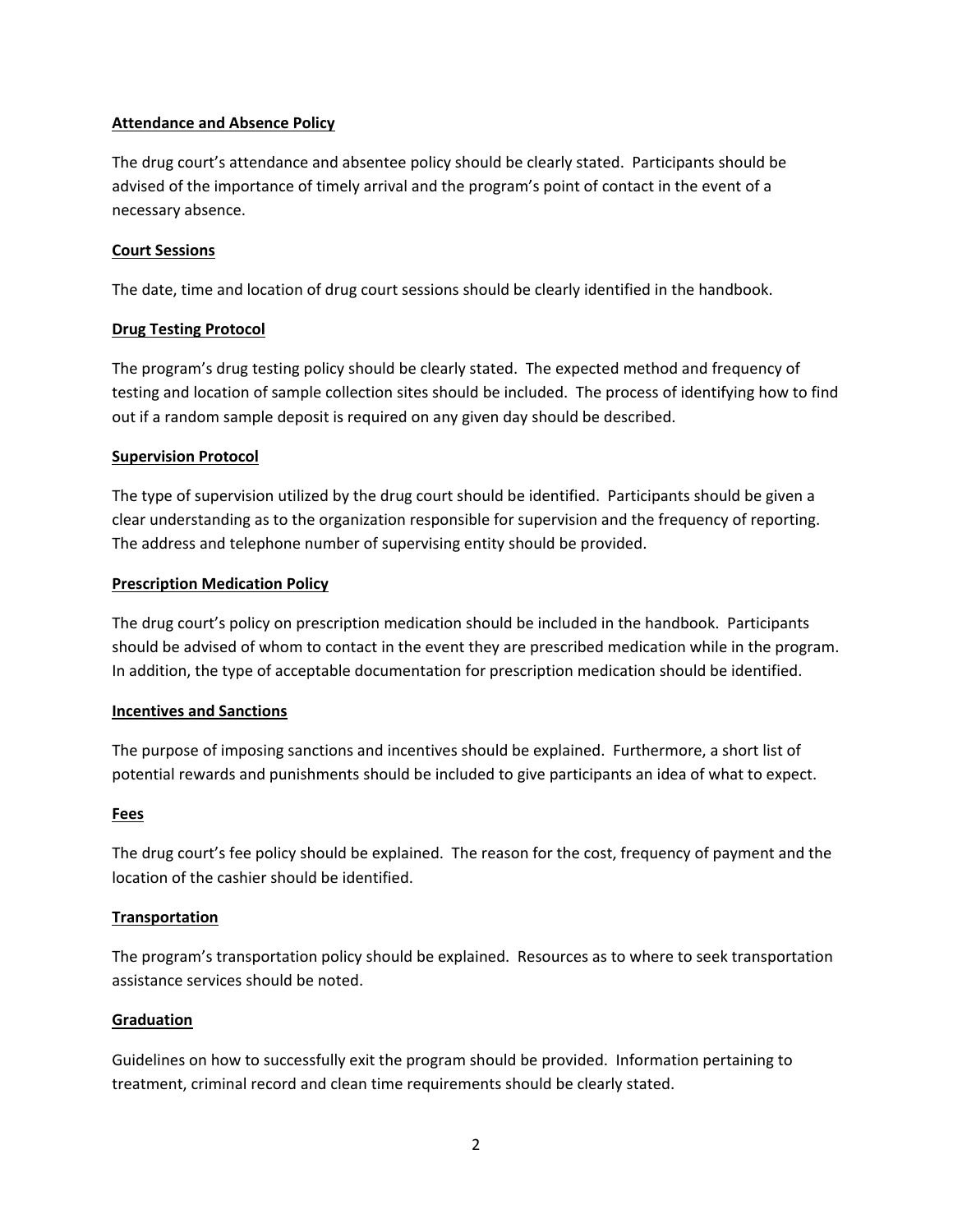# **Termination**

The program's policy and terms for unsuccessful discharge from the drug court should be provided.

#### **General Rules**

The basic rules and guidelines of the program should be clearly defined. Participants should be advised of the program's policy on matters such as drug/alcohol use, enabling, acceptable behaviors, dress code, pairing off and electronic device usage.

#### **Infection Control Policy**

It is recommended that participant's be advised of the drug court's policy on infectious disease control. It should be explained that program staff exercise universal precautions and are obligated to report instances of infectious disease that pose a threat to the general public to the local health department.

#### **Program Phases**

The drug court phase system of the program should be clearly identified. Clients should be made aware of the average duration of each phase and the milestones that must be met to advance to the next stage of the program.

#### **Treatment**

The treatment levels of care and type of treatment model utilized by the program should be identified and explained. Information pertaining to the frequency of care, days and time of service delivery and location of the treatment provider should be clearly indicated.

#### **Releases of Information & Confidentiality**

The program's policy on participant confidentiality and the need for releases of information should be clearly explained. Participants should be assured that their information is protected and will only be utilized for the intended purpose of the drug court program.

#### **Complaints and Grievances**

The program's procedures for filing complaints and grievances should be included. Participants should be made aware of their right to express opinions, recommendations and grievances in addition to their right to request and receive responses via a procedure of due process. The process for filing a complaint without fear of negative repercussions should be explained. Furthermore, the waiting period for an initial response to the grievance should be noted.

#### **Frequently Asked Questions**

It is a recommended that a frequently asked questions section be included at the end of the handbook. This section should be compiled of questions that are most often posed to veteran treatment court staff and team members.